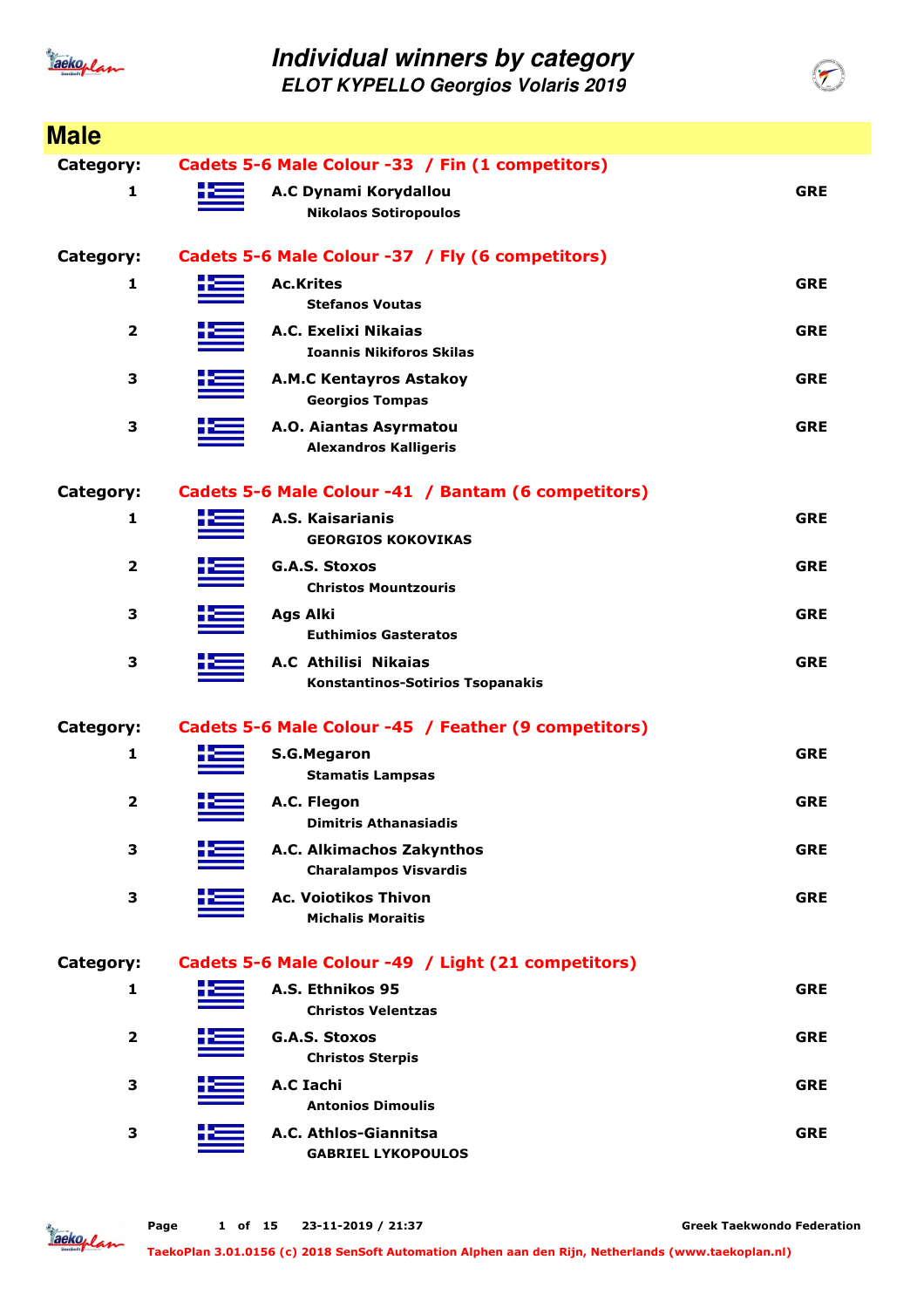

**ELOT KYPELLO Georgios Volaris 2019**

| <b>Male</b>    |    |                                                                  |            |
|----------------|----|------------------------------------------------------------------|------------|
| Category:      |    | Cadets 5-6 Male Colour -53 / Welter (13 competitors)             |            |
| 1              | æ  | A.S. Nea Paideia Xaidarioy<br><b>Konstantinos Spanidis</b>       | <b>GRE</b> |
| $\overline{2}$ |    | A.C. Alkimachos Zakynthos<br><b>Dionysios Klavdianos</b>         | <b>GRE</b> |
| 3              |    | A.C. Kyung Hee<br><b>Denislav Angelov</b>                        | <b>GRE</b> |
| 3              |    | A.C. Kyung Hee<br><b>Alexandros Barzoukas</b>                    | <b>GRE</b> |
| Category:      |    | Cadets 5-6 Male Colour -57 / Light middle (15 competitors)       |            |
| 1              |    | A.C. Aiantas Agiou Dimitriou<br><b>Nikolaos Vordonarakis</b>     | <b>GRE</b> |
| 2              |    | <b>Athlos Aigaleo</b><br><b>Angelos Tsompe</b>                   | <b>GRE</b> |
| 3              |    | A.C. Alkimachos Zakynthos<br><b>Themistokles Tsolas</b>          | <b>GRE</b> |
| 3              |    | A.S.Paianias 'paian'<br><b>Chountas Spyros Michalis</b>          | <b>GRE</b> |
| Category:      |    | Cadets 5-6 Male Colour -61 / Middle (10 competitors)             |            |
| 1              |    | <b>A.C Atlantas Peristerioy</b><br><b>Ioannis Tsiliris</b>       | <b>GRE</b> |
| $\overline{2}$ |    | A.S. Oi Atrwtoi Ano Liosiwn<br><b>Stefanos Loukouzas</b>         | <b>GRE</b> |
| 3              |    | A.S. Taekwondo Pyrgou Pelops<br>Panagiotis Karakatsanis          | <b>GRE</b> |
| 3              | ╋═ | Pao Ellinoroson O Andrianos<br>Konstantinos Alexios Papanikolaou | <b>GRE</b> |
| Category:      |    | Cadets 5-6 Male Colour -65 / Light heavy (10 competitors)        |            |
| 1              |    | <b>A.C Atlantas Peristeriov</b><br><b>Ermis Alejiadis</b>        | <b>GRE</b> |
| 2              |    | <b>A.O.Tkd Halandriou</b><br><b>Meletios Karnavas</b>            | <b>GRE</b> |
| 3              |    | <b>A.S Mirmidones Peiraia</b><br><b>Florian Gaba</b>             | <b>GRE</b> |
| 3              |    | <b>G.A.S Maxites Mesolongiou</b><br><b>Panagiotis Kotsorgios</b> | <b>GRE</b> |



**Greek Taekwondo Federation**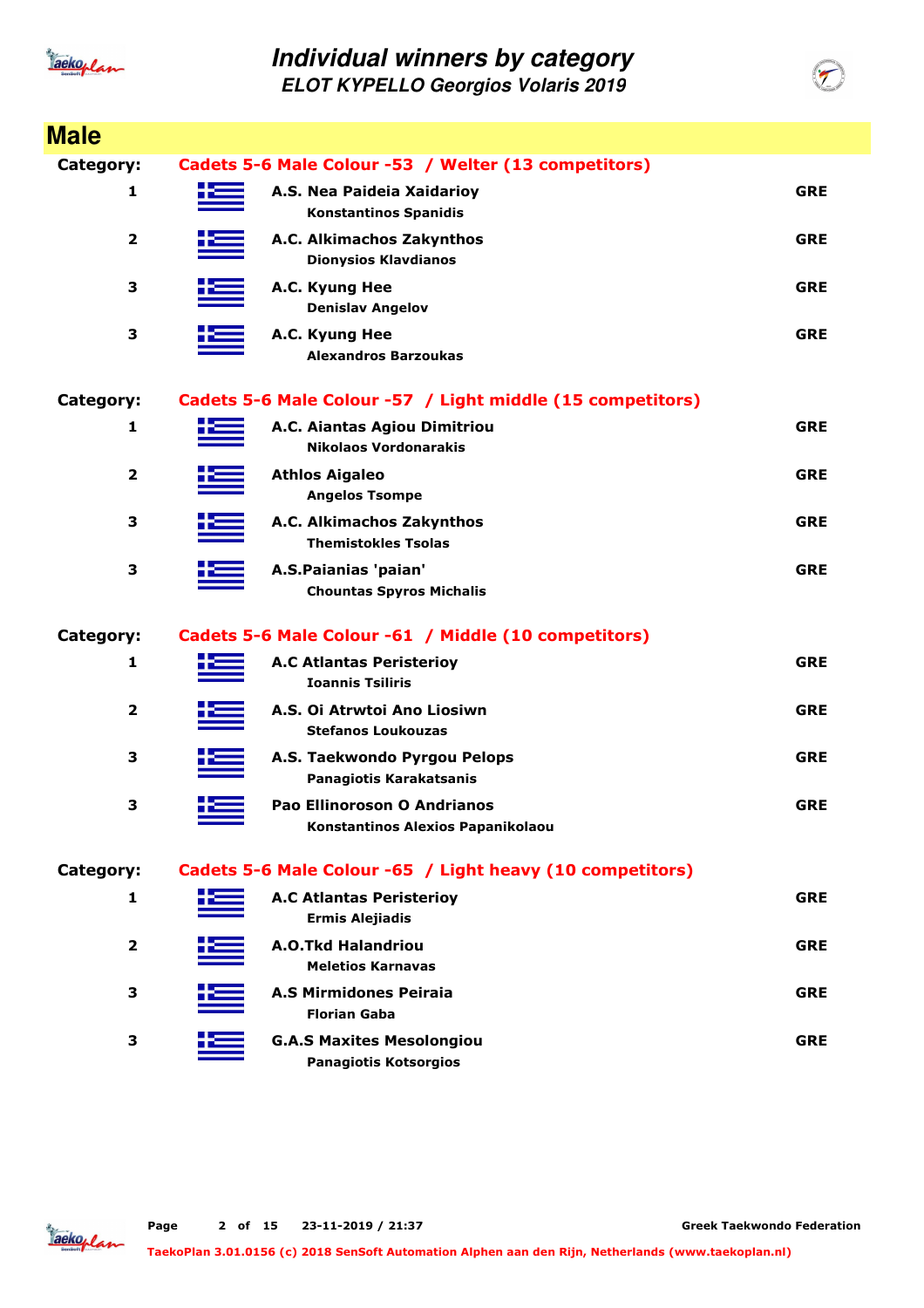

| <b>Male</b>             |                                                                       |            |
|-------------------------|-----------------------------------------------------------------------|------------|
| Category:               | Cadets 5-6 Male Colour +65 / Heavy (16 competitors)                   |            |
| 1                       | <b>S.G.Megaron</b><br><b>Hlias Stravoudoulis</b>                      | <b>GRE</b> |
| $\overline{\mathbf{2}}$ | A.C.'d.Ipsilantis'<br><b>Ioannis Xampakis</b>                         | <b>GRE</b> |
| 3                       | <b>Athlos Aigaleo</b><br><b>Charalampos Papadopoulos</b>              | <b>GRE</b> |
| 3                       | <b>A.S.Dourios</b><br><b>Apostolos Daniilidis</b>                     | <b>GRE</b> |
| Category:               | Juniors Male Colour -45 / Fin (2 competitors)                         |            |
| 1                       | <b>Ac Nikh Paianias Glikon Neron</b><br><b>Grigorios Kallianiotis</b> | <b>GRE</b> |
| $\overline{\mathbf{2}}$ | <b>Kefalos Kos</b><br><b>Charalabos Dramountanis</b>                  | <b>GRE</b> |
| Category:               | Juniors Male Colour -48 / Fly (4 competitors)                         |            |
| 1                       | <b>A.S. TKD Pelopidas</b><br>Panagiotis Athanasios Kaltampanis        | <b>GRE</b> |
| 2                       | <b>Gao Kolossos Rodou</b><br><b>Emmanouil Christodoulou</b>           | <b>GRE</b> |
| 3                       | <b>G.A.S Maxites Mesolongiou</b><br><b>Konstantinos Lykotrafitis</b>  | <b>GRE</b> |
| 3                       | <b>As Niki Iliou</b><br><b>Medison Nourtselari</b>                    | <b>GRE</b> |
| Category:               | Juniors Male Colour -51 / Bantam (5 competitors)                      |            |
| 1                       | A.S. Ethnikos 95<br><b>Georgios Kordonis</b>                          | <b>GRE</b> |
| $\mathbf{2}$            | Sillogos Olympiakon Athlimaton Byrona<br><b>Evangelos Ntemeroukas</b> | <b>GRE</b> |
| 3                       | A.C. Kyung Hee<br><b>Michalis Tagaras</b>                             | <b>GRE</b> |
| 3                       | <b>A.C Iachi</b><br><b>Fragkiskos Morigkonis</b>                      | <b>GRE</b> |

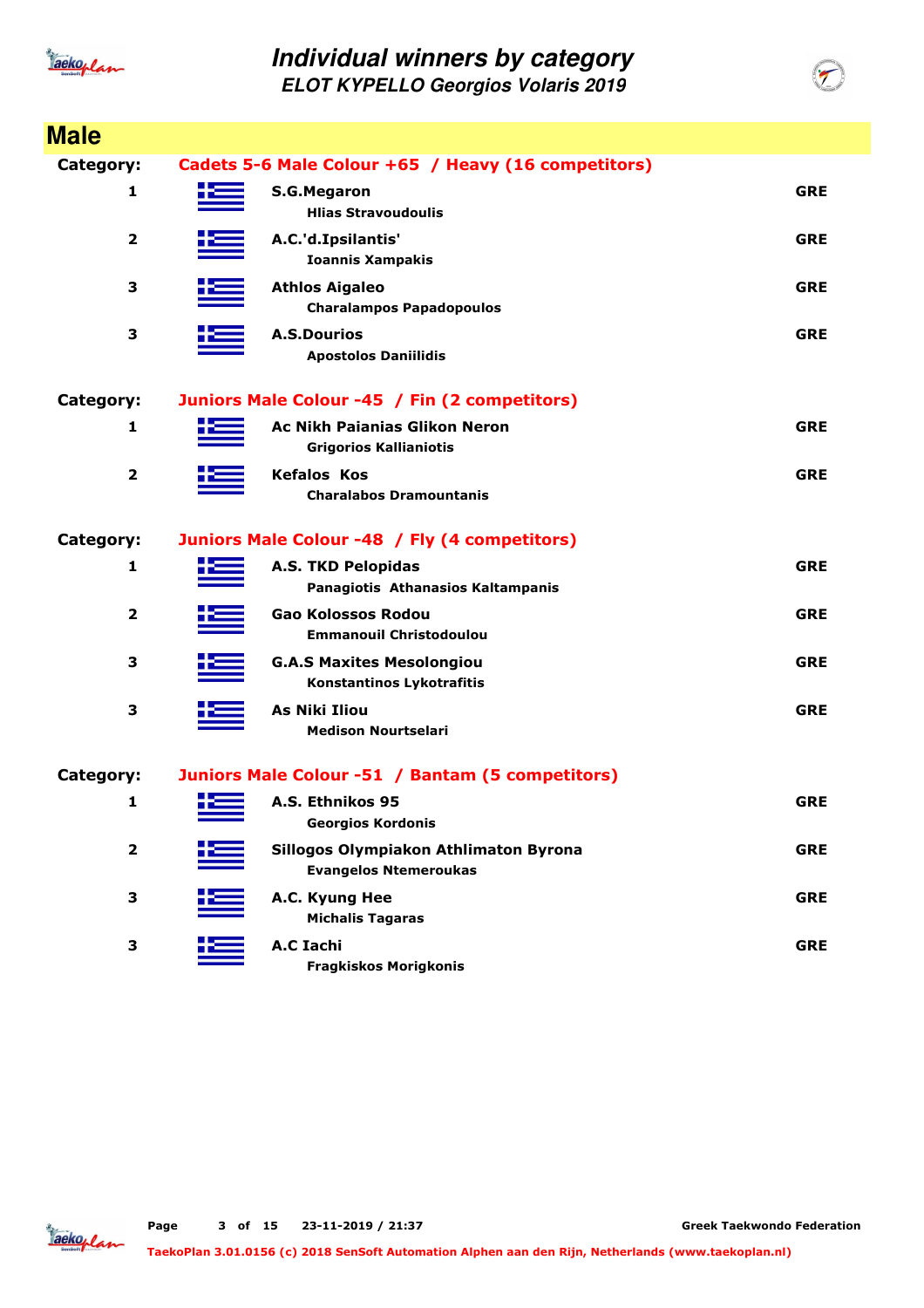

| <b>Male</b>      |     |                                                                |            |
|------------------|-----|----------------------------------------------------------------|------------|
| <b>Category:</b> |     | Juniors Male Colour -55 / Feather (9 competitors)              |            |
| 1                |     | <b>Ac TKD Kyparissia</b><br><b>Adam Konstantopoulos</b>        | <b>GRE</b> |
| 2                |     | A.S. Taekwondo Keratsiniou<br><b>Konstantinos Manolis</b>      | <b>GRE</b> |
| 3                |     | <b>Ags Kalamatas</b><br><b>Nikitas Spyropoylos</b>             | <b>GRE</b> |
| 3                |     | <b>A.S Ypermaxos</b><br><b>Panagiotis Theofilos Nikas</b>      | <b>GRE</b> |
| Category:        |     | Juniors Male Colour -59 / Light (9 competitors)                |            |
| 1                |     | <b>A.C Olympion Romi</b><br><b>Theodoros Gazis</b>             | <b>GRE</b> |
| $\overline{2}$   |     | <b>A.C Atlantas Peristerioy</b><br><b>Athanasios Moustakas</b> | <b>GRE</b> |
| 3                |     | <b>Athlitiki Enosi Santorinis</b><br><b>Christos Aravanis</b>  | <b>GRE</b> |
| 3                |     | Gao Kolossos Rodou<br><b>Stelios OIKONOMOU</b>                 | <b>GRE</b> |
| Category:        |     | Juniors Male Colour -63 / Welter (11 competitors)              |            |
| 1                |     | <b>A.S.N.Ionias Attikis</b><br><b>Marios Eleftherios Maris</b> | <b>GRE</b> |
| 2                |     | A.S. Kaisarianis<br><b>EVRIPIDIS KOFOS</b>                     | <b>GRE</b> |
| 3                |     | <b>A.C Fokeas</b><br><b>Nikolaos Lessis</b>                    | <b>GRE</b> |
| 3                | ╈══ | A.C Taekwondo Abelokipon<br><b>Petros Nikiforos</b>            | <b>GRE</b> |
| Category:        |     | Juniors Male Colour -68 / Light Middle (12 competitors)        |            |
| 1                |     | A.C. Flegon<br><b>Basilis Kostis</b>                           | <b>GRE</b> |
| $\mathbf{2}$     |     | <b>As Niki Iliou</b><br><b>Manos Mpatsios</b>                  | <b>GRE</b> |
| 3                |     | <b>As Maiandros</b><br><b>Stefanos Koulouvardis</b>            | <b>GRE</b> |
| 3                |     | <b>As Attikh Dynamh Sepolion</b><br><b>Theofilaktos Dafnis</b> | <b>GRE</b> |

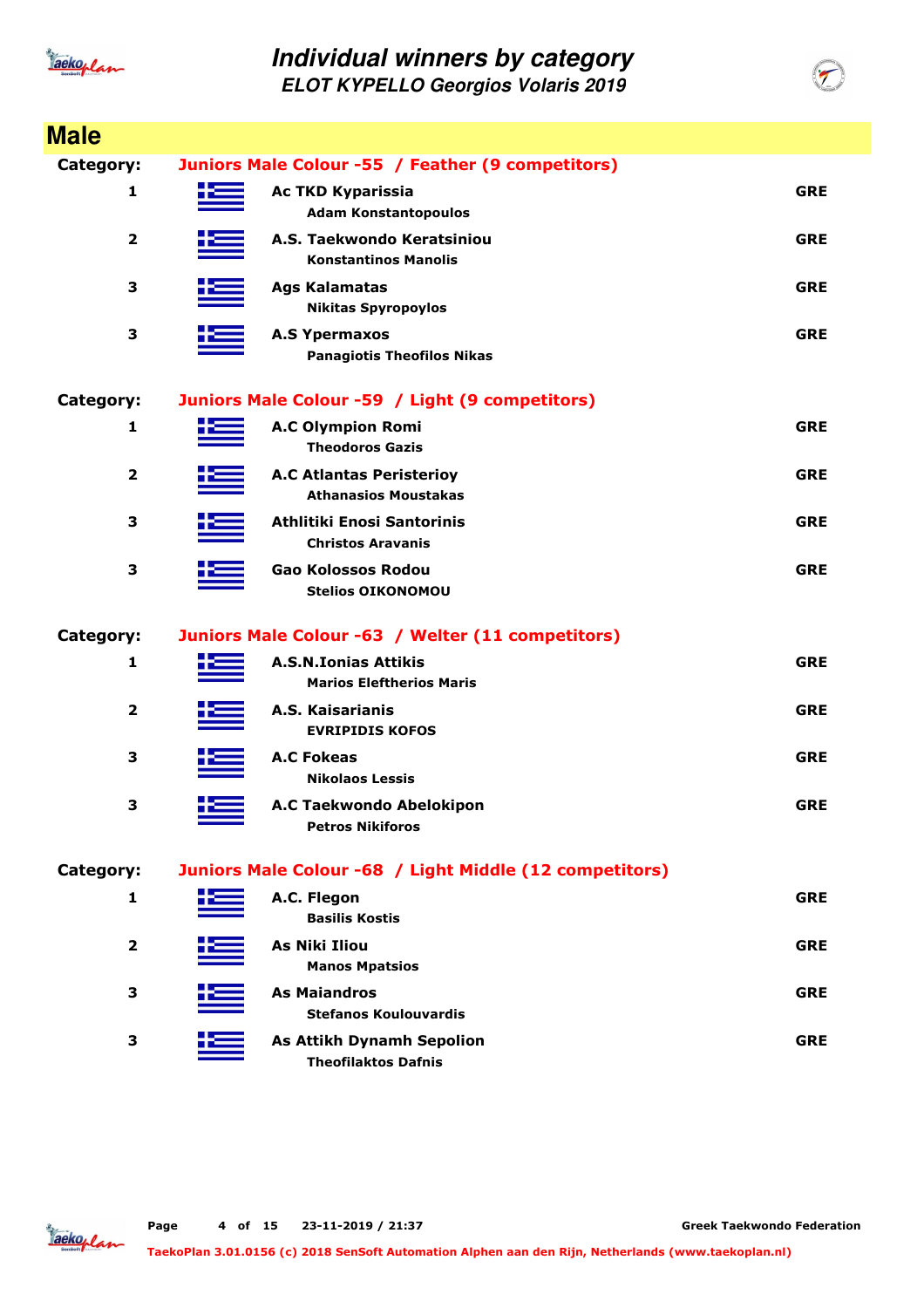

| <b>Male</b>             |                                                                          |            |
|-------------------------|--------------------------------------------------------------------------|------------|
| <b>Category:</b>        | Juniors Male Colour -73 / Middle (8 competitors)                         |            |
| 1                       | <b>A.S Spartacos Vrilission</b><br><b>Dimitrios Petrou</b>               | <b>GRE</b> |
| $\overline{\mathbf{2}}$ | A.C. Cobra Iliou<br><b>Pantelis Selo</b>                                 | <b>GRE</b> |
| 3                       | <b>G.A.S. Stoxos</b><br><b>Charalampos Mountzouris</b>                   | <b>GRE</b> |
| 3                       | <b>S.C.C. Newton</b><br><b>Alexandros Kokkolis</b>                       | <b>GRE</b> |
| <b>Category:</b>        | Juniors Male Colour -78 / Light Heavy (3 competitors)                    |            |
| 1                       | <b>As Attikh Dynamh Sepolion</b><br><b>Dionisios Pavlos Neochoritis</b>  | <b>GRE</b> |
| $\overline{\mathbf{2}}$ | A.S. Taekwondo Pyrgou Pelops<br><b>Marios Vasilopoulos</b>               | <b>GRE</b> |
| 3                       | A.C.Taekwondo Foinix<br><b>Theodoros Giannoukaris</b>                    | <b>GRE</b> |
| <b>Category:</b>        | Juniors Male Colour +78 / Heavy (5 competitors)                          |            |
| 1                       | A.S. Agonas<br><b>Kostantinos Zografos</b>                               | <b>GRE</b> |
| $\overline{2}$          | <b>As Pontion Nea Trapezounta</b><br><b>Grigoris Liratzakis</b>          | <b>GRE</b> |
| 3                       | <b>Ac TKD Kyparissia</b><br><b>Dimitrios Panagiotopoulos</b>             | <b>GRE</b> |
| 3                       | A.S. Oi Atrwtoi Ano Liosiwn<br><b>Damianos Kladis Psaras</b>             | <b>GRE</b> |
| Category:               | Cadets 7-8 Male Colour -33 / (34 competitors)                            |            |
| 1                       | A.C. Diastro<br><b>Paschalis Patsis</b>                                  | <b>GRE</b> |
| 2                       | <b>A.C.Nemesis Athens</b><br><b>Vasilis Malakasiotis</b>                 | <b>GRE</b> |
| З                       | <b>S.C Peristeriou</b><br><b>Konstantinos Tsagkournos</b>                | <b>GRE</b> |
| 3                       | <b>Ac Nikh Pajanias Glikon Neron</b><br><b>Nikolaos Papacharalampous</b> | <b>GRE</b> |

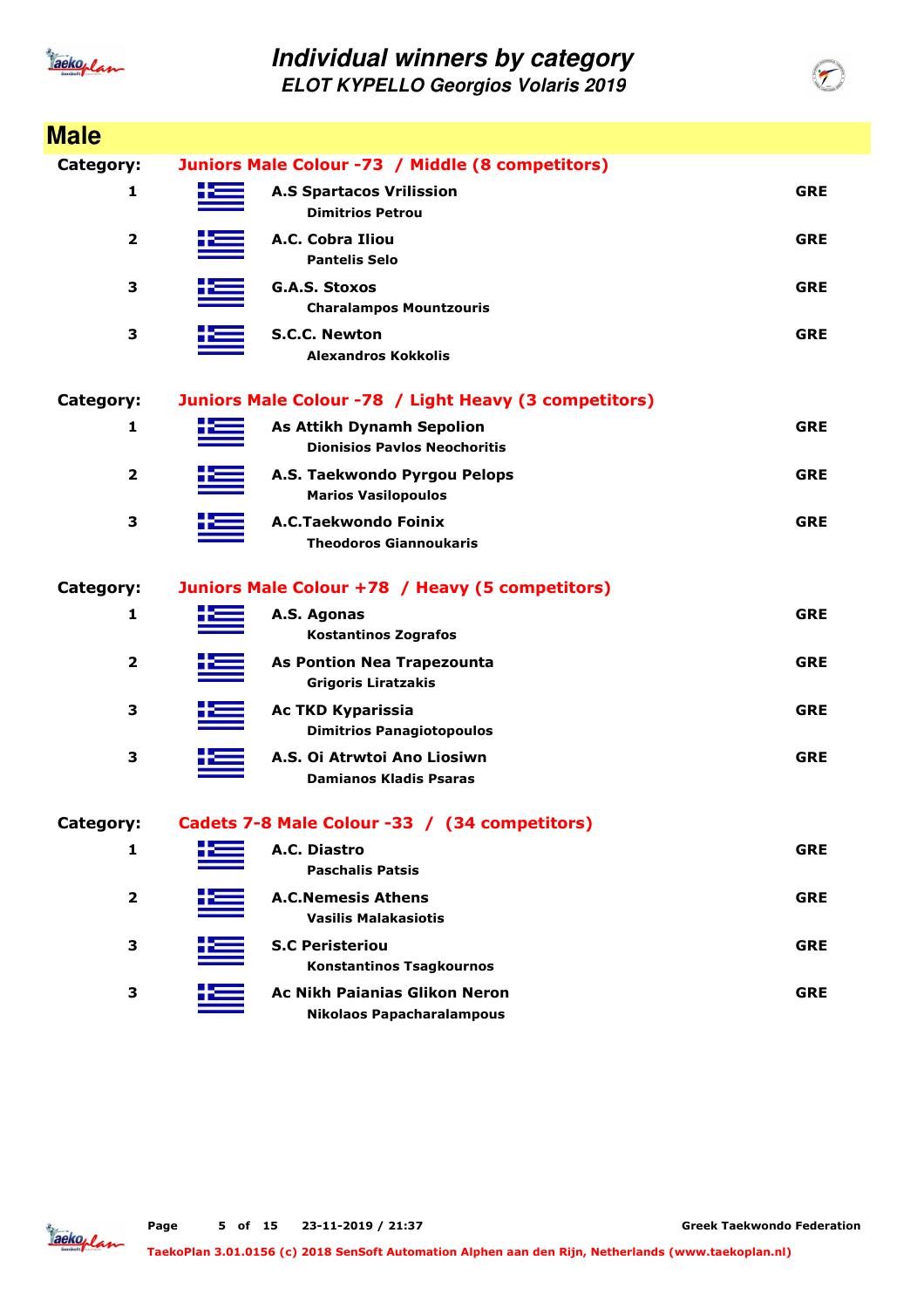

| <b>Male</b>      |     |                                                               |            |
|------------------|-----|---------------------------------------------------------------|------------|
| <b>Category:</b> |     | Cadets 7-8 Male Colour -37 / (34 competitors)                 |            |
| 1                |     | A.C. Drapetsona<br><b>Emmanuil Panagiotis Soumpasis</b>       | <b>GRE</b> |
| 2                |     | <b>Ac TKD Kyparissia</b><br><b>Charalampos Gkoros</b>         | <b>GRE</b> |
| 3                |     | Ao Geraka<br><b>Vaios Bourdouvalis</b>                        | <b>GRE</b> |
| 3                |     | A.C Dynami Korydallou<br><b>Dimitrios Kiriakopoulos</b>       | <b>GRE</b> |
| Category:        |     | Cadets 7-8 Male Colour -41 / (44 competitors)                 |            |
| 1                |     | A.C Astrapi Patrwn<br><b>Apostolos Panagopoulos</b>           | <b>GRE</b> |
| $\overline{2}$   |     | A.S. Korinthias<br><b>MARINOS PSOMAS</b>                      | <b>GRE</b> |
| 3                |     | <b>A.S. TKD Pelopidas</b><br><b>Nikolaos Voutselas</b>        | <b>GRE</b> |
| 3                |     | A.C Sepolion 'aristion' (Greece)<br><b>Frantzesk trifoni</b>  | <b>GRE</b> |
| Category:        |     | Cadets 7-8 Male Colour -45 / (41 competitors)                 |            |
| 1                |     | <b>As Maiandros</b><br><b>Konstantinos Armakolas</b>          | <b>GRE</b> |
| 2                |     | A.C. Entelechia<br><b>Vasileios Zisis</b>                     | <b>GRE</b> |
| 3                |     | <b>Ac Fight Club Patras</b><br><b>Georgios Stamopoulos</b>    | <b>GRE</b> |
| 3                | +== | <b>A.S. Korinthias</b><br><b>Dimitris Zogos</b>               | <b>GRE</b> |
| Category:        |     | Cadets 7-8 Male Colour -49 / (30 competitors)                 |            |
| 1                |     | A.C Dynami Korydallou<br><b>Christos Spanos</b>               | <b>GRE</b> |
| $\mathbf{2}$     |     | A.C. Taekwondo F.Adamasto Pneuma<br><b>Anastasios Tsiotas</b> | <b>GRE</b> |
| 3                |     | A.K.Polemikwn Texnwn Lamias<br><b>Solomon Taltalogloy</b>     | <b>GRE</b> |
| 3                |     | A.S. Ethnikos 95<br><b>Argyris Andrikopoulos</b>              | <b>GRE</b> |

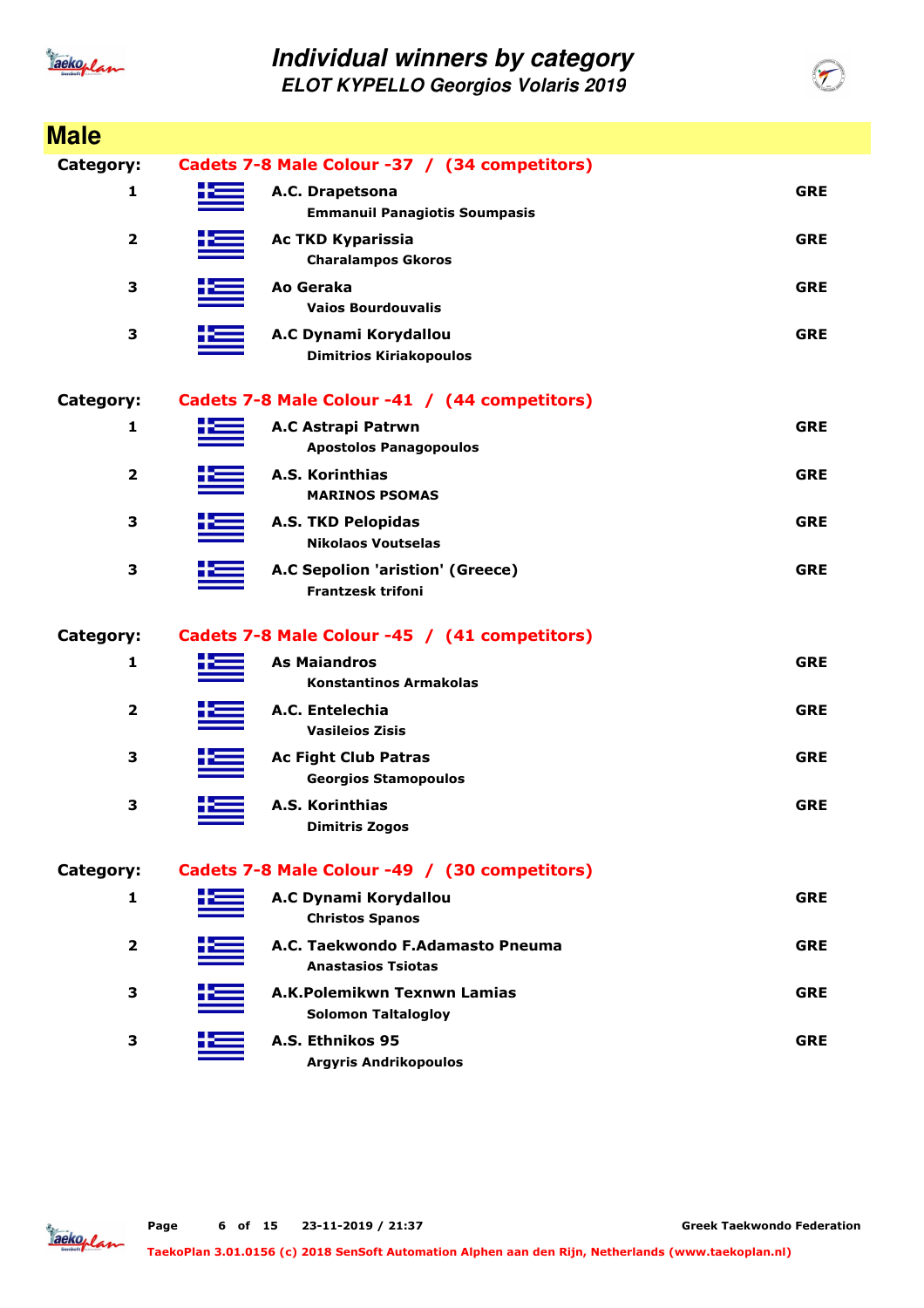

| <b>Male</b>             |                                                              |            |
|-------------------------|--------------------------------------------------------------|------------|
| <b>Category:</b>        | Cadets 7-8 Male Colour -53 / (23 competitors)                |            |
| 1                       | A.C. Taekwondo Varis<br><b>Dionisios Vitoratos</b>           | <b>GRE</b> |
| $\overline{\mathbf{2}}$ | A.C Dynami Korydallou<br><b>Georgios Deliveis Domenikos</b>  | <b>GRE</b> |
| 3                       | A. O. Zeys TKD Lamias<br><b>Ilias Pentovolos</b>             | <b>GRE</b> |
| 3                       | A.G.O Poseidon N. Smirnis<br><b>Konstantinos Foskolos</b>    | <b>GRE</b> |
| Category:               | Cadets 7-8 Male Colour -57 / (13 competitors)                |            |
| 1                       | A.C. Cobra Iliou<br><b>Euaggelos Spithakis</b>               | <b>GRE</b> |
| $\overline{2}$          | Ac Taekwondo 'doxa' Patras<br><b>Nikolaos Balaouras</b>      | <b>GRE</b> |
| 3                       | A.C Sepolion 'aristion' (Greece)<br><b>Fotis Dimitriou</b>   | <b>GRE</b> |
| 3                       | A.C. Thiseas Vrilission<br><b>Athanasios Balafas</b>         | <b>GRE</b> |
| <b>Category:</b>        | Cadets 7-8 Male Colour -61 / (8 competitors)                 |            |
| 1                       | A.C. Antimaxos<br><b>Giorgos Tzivaeris</b>                   | <b>GRE</b> |
| 2                       | A.C. Antimaxos<br><b>Kosmas Hatziantoniou</b>                | <b>GRE</b> |
| 3                       | A.C. Antimaxos<br><b>Nikos eleftheriadis</b>                 | <b>GRE</b> |
| 3                       | A.S. Oi Atrwtoi Ano Liosiwn<br><b>Dimitrios Chondros</b>     | <b>GRE</b> |
| Category:               | Cadets 7-8 Male Colour -65 / (7 competitors)                 |            |
| 1                       | A.C. Taekwondo Varis<br><b>Panagiotis Panagiotopoulos</b>    | <b>GRE</b> |
| $\overline{2}$          | <b>As Vasilikou</b><br><b>Emmanouil Kirikos</b>              | <b>GRE</b> |
| 3                       | <b>A.C Ellinon Romi</b><br><b>Nikolaos Efstratopoulos</b>    | <b>GRE</b> |
| 3                       | A.S. Taekwondo Pyrgou Pelops<br><b>Nikos Dionisakopoulos</b> | <b>GRE</b> |

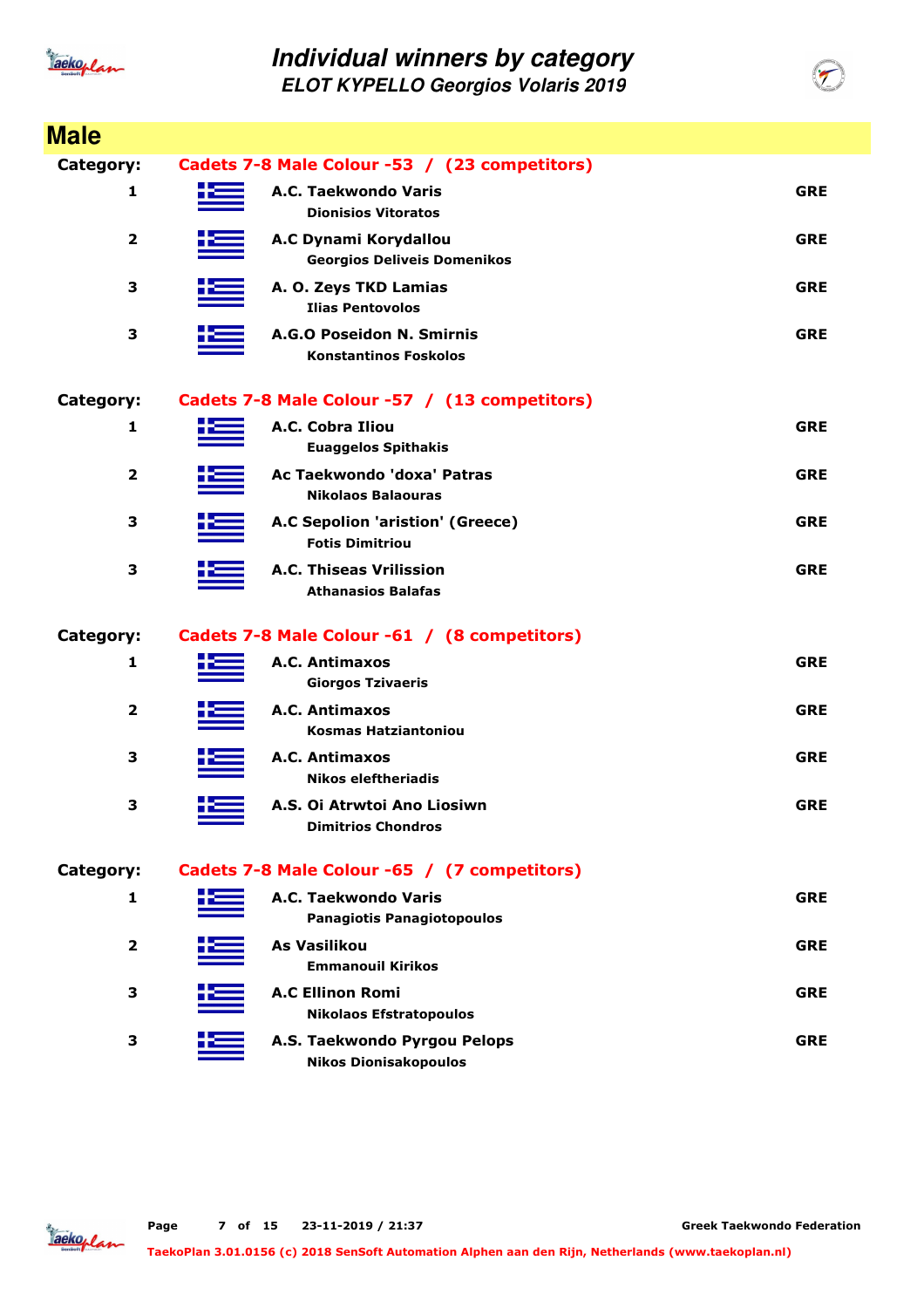

| <b>Male</b>             |               |                                                     |            |
|-------------------------|---------------|-----------------------------------------------------|------------|
| Category:               |               | Cadets 7-8 Male Colour +65 / (9 competitors)        |            |
| 1                       | K             | A.C. Entelechia<br>ioannis-christos kasiolas        | <b>GRE</b> |
| $\overline{\mathbf{2}}$ | <u>ik – </u>  | A.S. Asterion<br><b>Georgios Militsopoulos</b>      | <b>GRE</b> |
| 3                       | <u> + = =</u> | A.C. Exelixi Nikaias<br><b>Spyridon Simitekalos</b> | <b>GRE</b> |
| 3                       | 些             | Athlitiki Enosi Santorinis<br><b>Kimon Flessas</b>  | <b>GRE</b> |

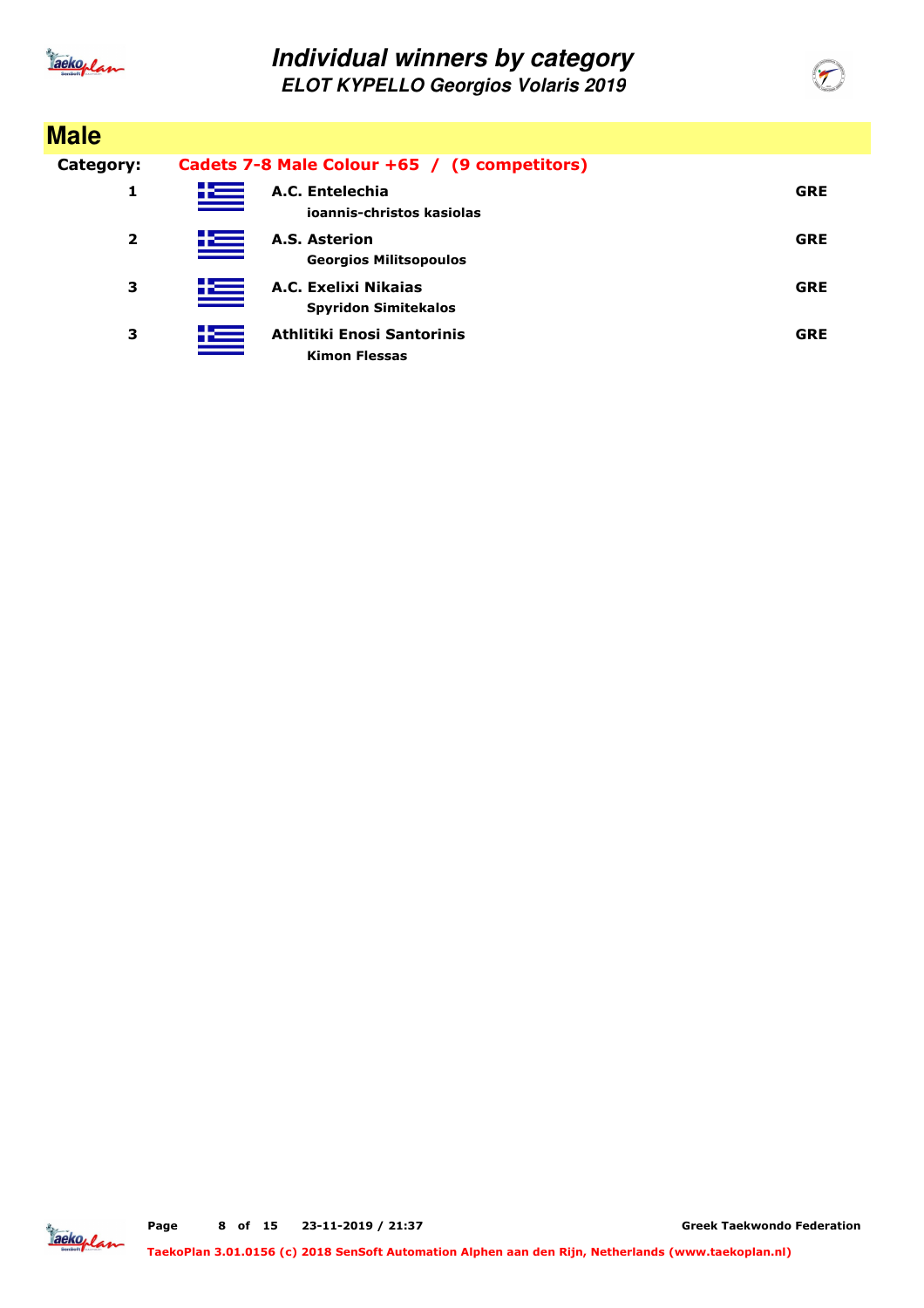

| <b>Female</b>           |    |                                                              |            |
|-------------------------|----|--------------------------------------------------------------|------------|
| Category:               |    | Cadets 5-6 Female Colour -41 / Feather (11 competitors)      |            |
| 1                       | X. | A.S. Dynami Patrwn<br>Dimitra Synodinou                      | <b>GRE</b> |
| 2                       |    | A.C. Dafnis<br>Vasiliki Papathanasiou                        | <b>GRE</b> |
| 3                       |    | A.C Athilisi Nikaias<br>Georgia kigkilou                     | <b>GRE</b> |
| 3                       |    | A.C Athilisi Nikaias<br>Anastasia Kigkilou                   | <b>GRE</b> |
| Category:               |    | Cadets 5-6 Female Colour -44 / Light (12 competitors)        |            |
| 1                       |    | A.S. Agonas<br>Sofia Gkoni                                   | <b>GRE</b> |
| 2                       |    | A. O. Zeys TKD Lamias<br>Eleni Liagka                        | <b>GRE</b> |
| 3                       |    | A.C. Aigioy Straton<br>Aikaterini Kyriakopoulou              | <b>GRE</b> |
| 3                       |    | A.S. Agonas<br>Maria Kalligeri                               | <b>GRE</b> |
| Category:               |    | Cadets 5-6 Female Colour -47 / Welter (18 competitors)       |            |
| 1                       |    | A.S. Ethnikos 95<br><b>Eleni Kriki</b>                       | <b>GRE</b> |
| $\mathbf 2$             |    | <b>Ac.Krites</b><br>Polymnia Tsolia                          | <b>GRE</b> |
| 3                       |    | <b>A.C Nikeas Alaiskas Team</b><br>Tzemma Maria Kelemeni     | <b>GRE</b> |
| 3                       |    | <b>As Dynami Pallinis</b><br><b>Theodora Papoulia</b>        | <b>GRE</b> |
| Category:               |    | Cadets 5-6 Female Colour -51 / Light middle (25 competitors) |            |
| 1                       |    | <b>A.C Attalos Metamorfosis</b><br>Sofia Vourvoulaki         | <b>GRE</b> |
| $\overline{\mathbf{2}}$ |    | A.C. Taekwondo Varis<br><b>Dimitra Makka</b>                 | <b>GRE</b> |
| 3                       |    | <b>A.C Olympion Romi</b><br>Patrycja Czepaczynska            | <b>GRE</b> |
| 3                       |    | <b>A.M.C Kentayros Astakoy</b><br><b>Eystathia Tompa</b>     | <b>GRE</b> |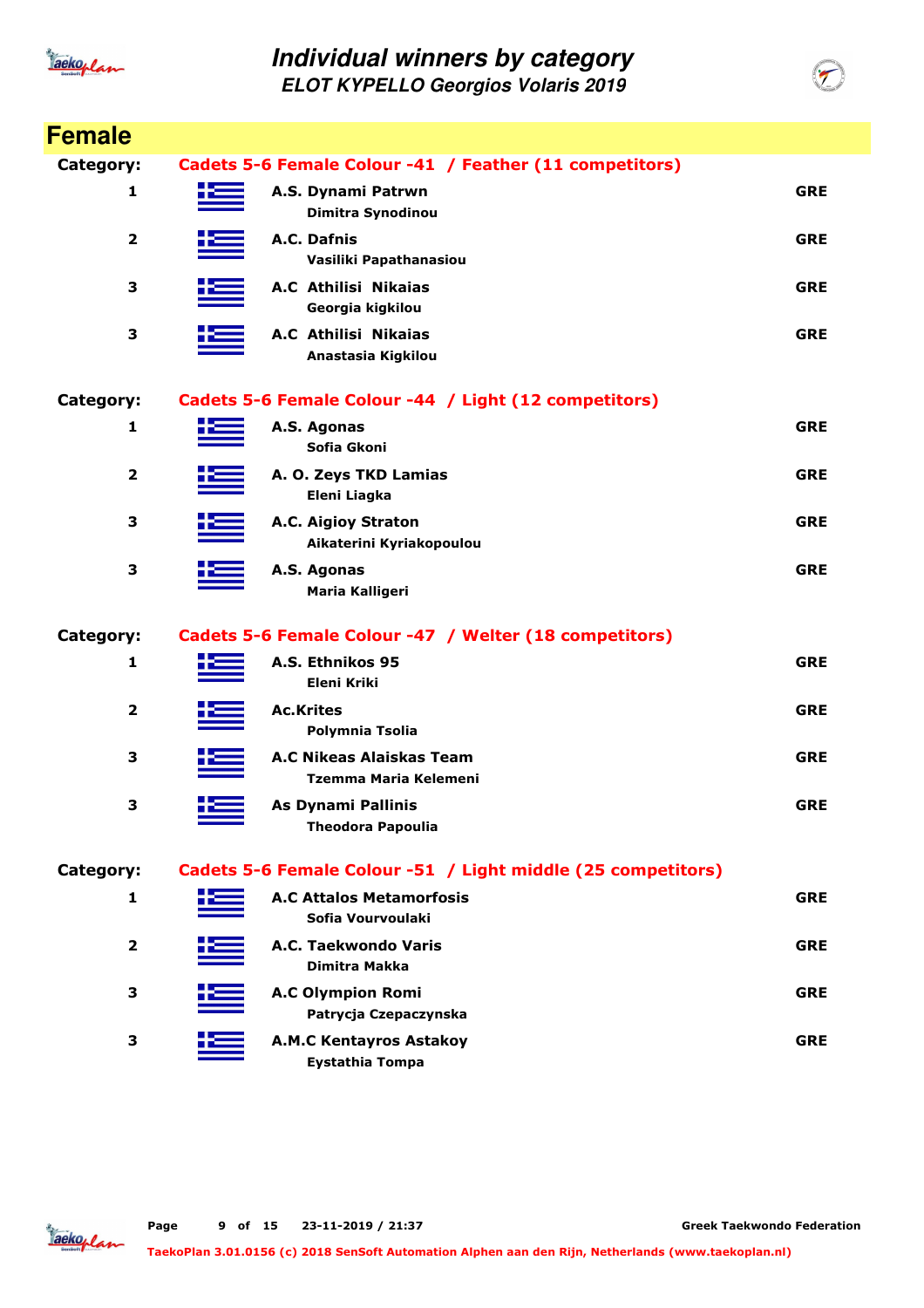

| <b>Female</b> |                                                              |            |
|---------------|--------------------------------------------------------------|------------|
| Category:     | Cadets 5-6 Female Colour -55 / Middle (17 competitors)       |            |
| 1             | <b>A.C TKD Keumgang</b><br><b>Ioanna De Fazio</b>            | <b>GRE</b> |
| $\mathbf{2}$  | A.C. Antimaxos<br>Efstathia Eleni Skrompola                  | <b>GRE</b> |
| 3             | <b>A.C Olympion Romi</b><br>Vasiliki Ploumistou              | <b>GRE</b> |
| 3             | <b>Olympiacos S.F.P.</b><br>Elpida Segredaki                 | <b>GRE</b> |
| Category:     | Cadets 5-6 Female Colour -59 / Light heavy (15 competitors)  |            |
| 1             | <b>As TKD Agrinio</b><br>Angeliki Evdokia Alexandropoulou    | <b>GRE</b> |
| 2             | A.C Dynami Korydallou<br>Maria Kiriaki Kouvari               | <b>GRE</b> |
| 3             | <b>S.C.C. Newton</b><br>Argiro Giatsai                       | <b>GRE</b> |
| З             | <b>A.C Chaidariou</b><br>Aikaterini Athanasopoulou           | <b>GRE</b> |
| Category:     | Cadets 5-6 Female Colour +59 / Heavy (23 competitors)        |            |
| 1             | A.S.Paianias 'paian'<br>Maria Eleni Belogianni               | <b>GRE</b> |
| $\mathbf{2}$  | A.K.Polemikwn Texnwn Lamias<br>Anastasia Stayrelopoyloy      | <b>GRE</b> |
| 3             | A.C Taekwondo Papagou<br>Chysa Xida                          | <b>GRE</b> |
| 3             | <b>As Dragons Viotias</b><br>Athanasia Mpakolouka            | <b>GRE</b> |
| Category:     | Juniors Female Colour -44 / Fly (3 competitors)              |            |
| 1             | <b>G.C Taekwondo Axilleas Aigaleo</b><br>Konstantina Vourkou | <b>GRE</b> |
| 2             | <b>A.G.S Drapetsonas</b><br>Konstantina Ioli Pangou          | <b>GRE</b> |
| 3             | A.C.Taekwondo Foinix<br><b>Ioanna Christopoulou</b>          | <b>GRE</b> |

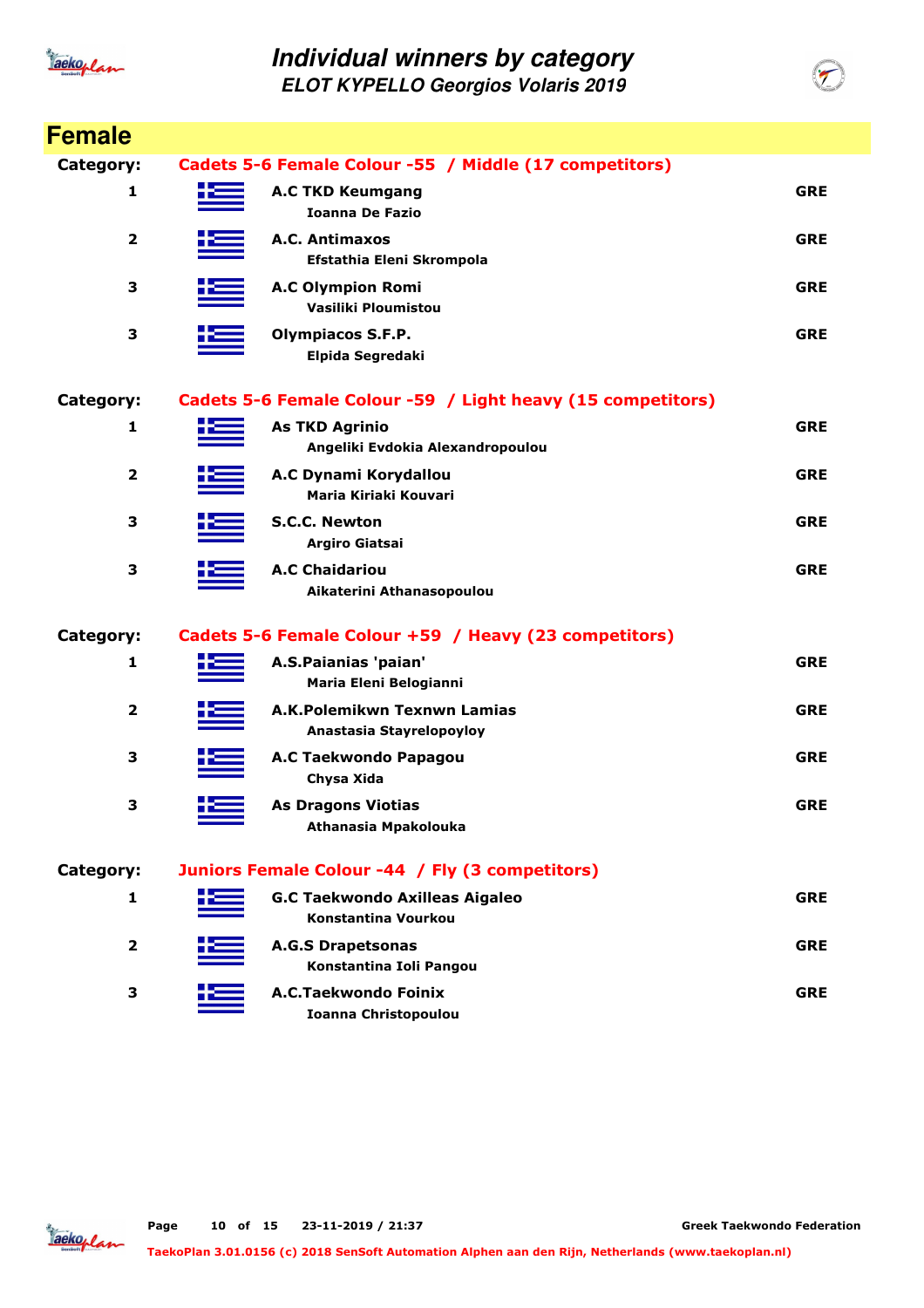

**ELOT KYPELLO Georgios Volaris 2019**

| <b>Female</b>           |                                                              |            |
|-------------------------|--------------------------------------------------------------|------------|
| Category:               | Juniors Female Colour -46 / Bantam (5 competitors)           |            |
| 1                       | As Poseidonas A.Toumpas<br>Eleni-Anthia Mastori              | <b>GRE</b> |
| 2                       | <b>Ac Fight Club Patras</b><br><b>Marianna Kosma</b>         | <b>GRE</b> |
| З                       | <b>Ac Fight Club Patras</b><br>Georgia Giannopoulou          | <b>GRE</b> |
| 3                       | A.S. Polemikon Texnon Satza<br><b>Niki Andria</b>            | <b>GRE</b> |
| Category:               | Juniors Female Colour -49 / Feather (5 competitors)          |            |
| 1                       | A.C.'d.Ipsilantis'<br>Evangelia Saltouridou                  | <b>GRE</b> |
| $\overline{2}$          | A.S. Polemikon Texnon Satza<br>Jona Sinani                   | <b>GRE</b> |
| 3                       | <b>A.C TKD Keumgang</b><br><b>Margarita De Fazio</b>         | <b>GRE</b> |
| 3                       | As Egeas Ano Nea Smirmis<br>Garyfallia -Martha Fanaki        | <b>GRE</b> |
| Category:               | Juniors Female Colour -52 / Light (8 competitors)            |            |
| 1                       | <b>A.C Attalos Metamorfosis</b><br><b>Eytichia Marinakou</b> | <b>GRE</b> |
| $\overline{\mathbf{2}}$ | A.C Taekwondo Papagou<br>Theodora Vasiliki Drandaki          | <b>GRE</b> |
| 3                       | <b>A.S. Tritwnas Ilioy</b><br><b>Marilena Malami</b>         | <b>GRE</b> |
| 3                       | <b>As TKD Elpides Kaisarianis</b><br>Nikoleta Glini          | <b>GRE</b> |
| Category:               | Juniors Female Colour -55 / Welter (12 competitors)          |            |
| 1                       | A.C. Aiantas Agiou Dimitriou<br>Natalia Dimisianou           | <b>GRE</b> |
| $\mathbf{2}$            | <b>A.C Fokeas</b><br>Dafni Christopoulou                     | <b>GRE</b> |
| 3                       | A.S. Agonas<br>Pandora Kalligeri                             | <b>GRE</b> |
| 3                       | <b>A.C Chaidariou</b><br>Lydia Theodorakoglou-Tsesmetzi      | <b>GRE</b> |



**Greek Taekwondo Federation**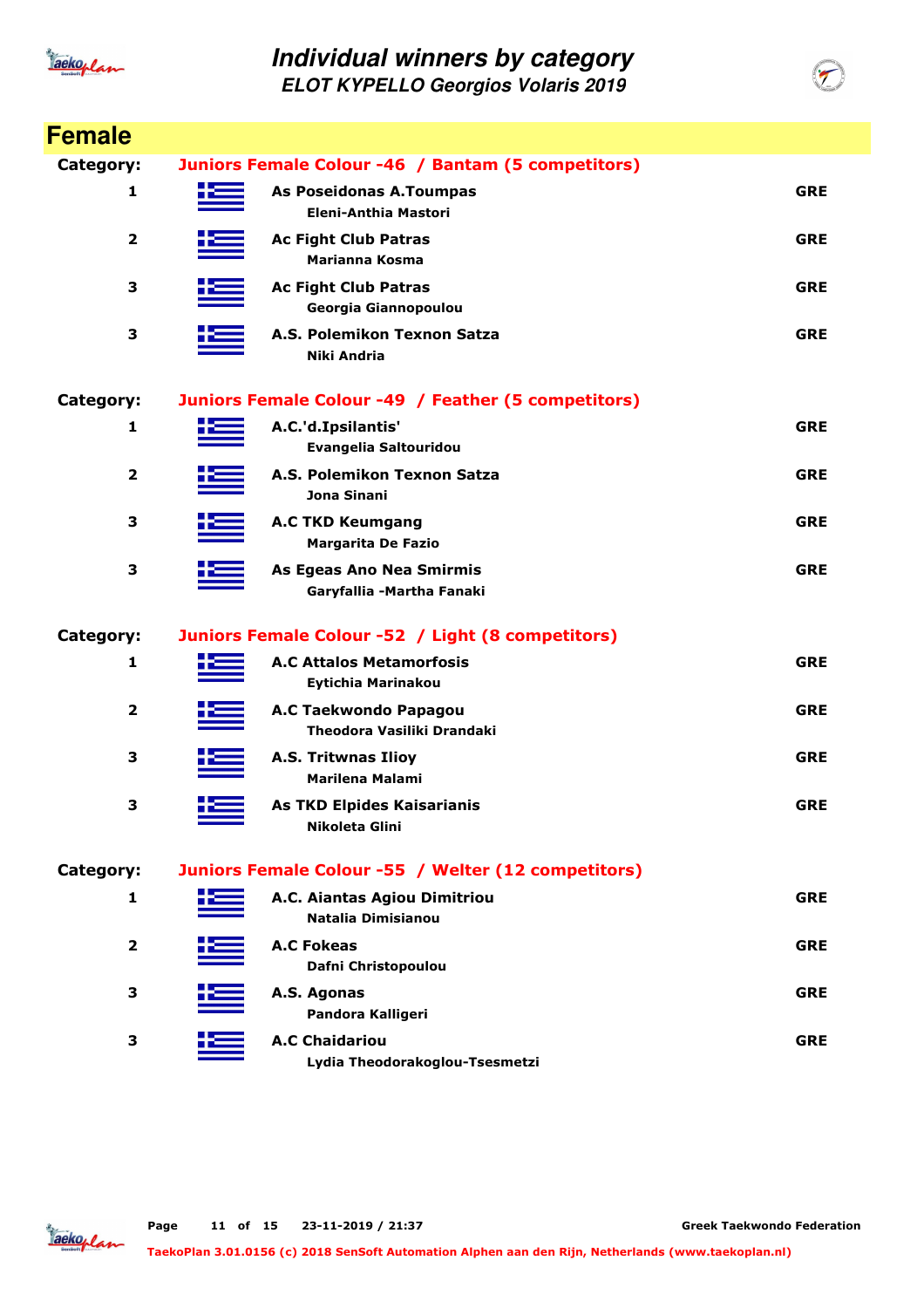

| <b>Female</b>    |     |                                                           |            |
|------------------|-----|-----------------------------------------------------------|------------|
| <b>Category:</b> |     | Juniors Female Colour -59 / Light Middle (13 competitors) |            |
| 1                |     | <b>A.C Olympiakos Nikaias</b><br><b>Maria Mantziari</b>   | <b>GRE</b> |
| 2                |     | A.S. Taekwondo Pyrgou Pelops<br><b>Theodora Bini</b>      | <b>GRE</b> |
| 3                |     | <b>As Apollon Prevezas</b><br>Panagiota Kamperi           | <b>GRE</b> |
| 3                |     | <b>A.C Atlantas Peristerioy</b><br>Anastasia Fotidi       | <b>GRE</b> |
| Category:        |     | Juniors Female Colour -63 / Middle (7 competitors)        |            |
| 1                |     | <b>Ac TKD Kyparissia</b><br>Dionysia Bourdeka             | <b>GRE</b> |
| $\overline{2}$   |     | <b>A.C Chaidariou</b><br>Michaela Maragkaki               | <b>GRE</b> |
| 3                |     | <b>A.C Olympion Romi</b><br><b>Christina Margeti</b>      | <b>GRE</b> |
| 3                |     | <b>G.A.S. Stoxos</b><br>Aggeliki Dimitroulakou            | <b>GRE</b> |
| Category:        |     | Juniors Female Colour -68 / Light Heavy (9 competitors)   |            |
| 1                |     | A.S. Dynami Patrwn<br><b>Ilia Kontaxi</b>                 | <b>GRE</b> |
| 2                |     | As Thiseas Aitoloakarnanias<br><b>Maria Tsoli</b>         | <b>GRE</b> |
| 3                |     | <b>A.C Olympion Romi</b><br><b>Paraskevi Dobrovits</b>    | <b>GRE</b> |
| 3                | ╈══ | A.C Iachi<br>Markella- Eleni Sagana                       | <b>GRE</b> |
| Category:        |     | Juniors Female Colour +68 / Heavy (12 competitors)        |            |
| 1                |     | A.S. Dynami Patrwn<br>Vasiliki Kaloutsa                   | <b>GRE</b> |
| $\mathbf{2}$     |     | A.C. Taekwondo N.Amplianhs Lamias<br>Ioanna Margariti     | <b>GRE</b> |
| 3                |     | A.C. Alkimachos Zakynthos<br>Georgia Papadatou            | <b>GRE</b> |
| 3                |     | A.C. Parmenion<br><b>Evelina Iliopoulou</b>               | <b>GRE</b> |

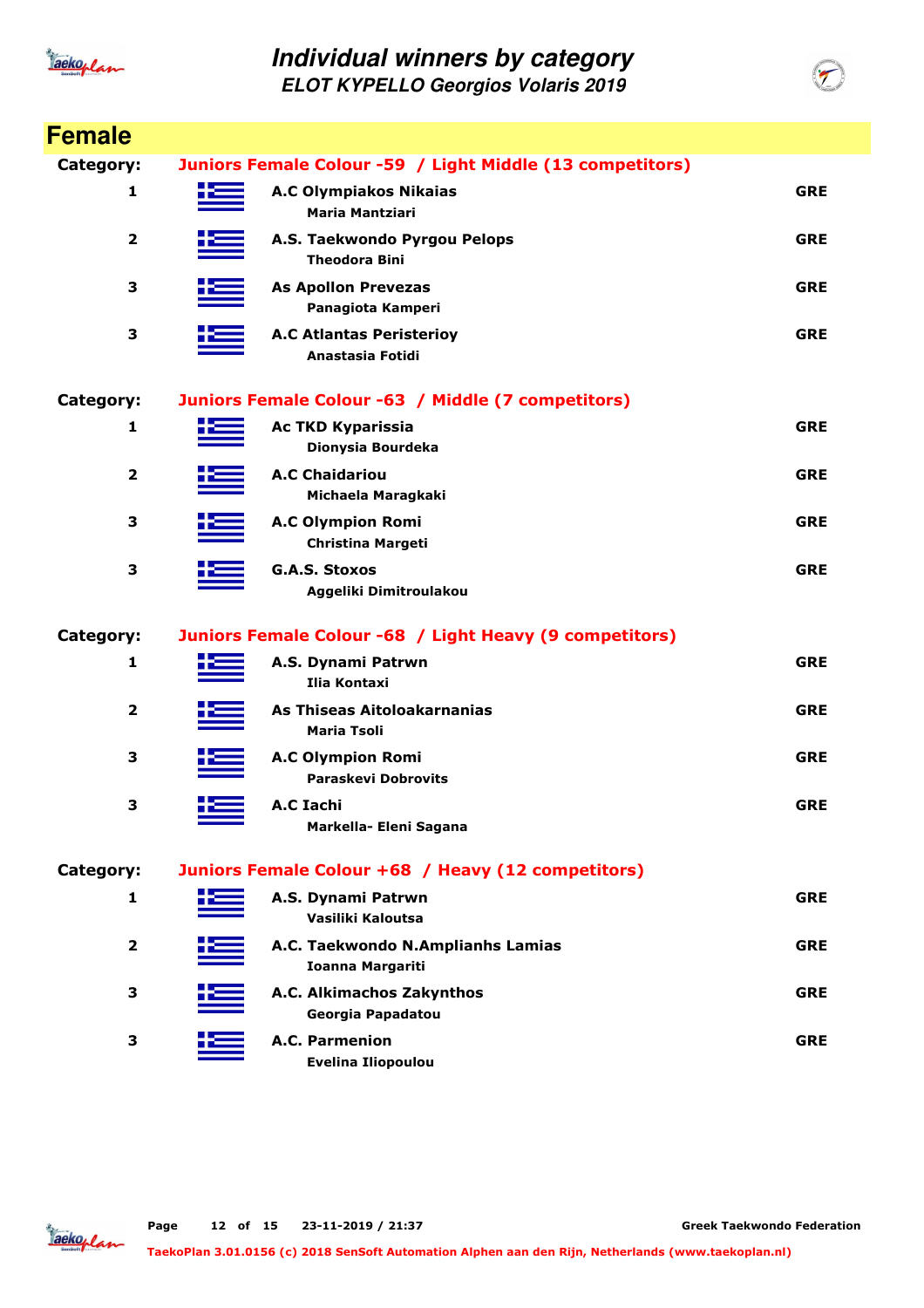

| <b>Female</b>           |                                                 |                                                                   |            |  |  |
|-------------------------|-------------------------------------------------|-------------------------------------------------------------------|------------|--|--|
| Category:               | Cadets 7-8 Female Colour -29 / (3 competitors)  |                                                                   |            |  |  |
| 1                       |                                                 | A.S. Korinthias<br>Eleni - Vasiliki Agelaki                       | <b>GRE</b> |  |  |
| $\overline{\mathbf{2}}$ |                                                 | A.G.S. Protoporos<br>Chrysa - Aikaterini Mastelou                 | <b>GRE</b> |  |  |
| 3                       |                                                 | <b>As TKD Elpides Kaisarianis</b><br><b>Maria Dousmanopoulou</b>  | <b>GRE</b> |  |  |
| Category:               | Cadets 7-8 Female Colour -33 / (19 competitors) |                                                                   |            |  |  |
| 1                       |                                                 | <b>A.C Promitheas Mosxatou Attikis</b><br>Dimitra Tsiapali        | <b>GRE</b> |  |  |
| 2                       |                                                 | <b>G.C Taekwondo Axilleas Aigaleo</b><br>Athina-Christina Vourkou | <b>GRE</b> |  |  |
| 3                       |                                                 | A.C. Kinisi Patron<br>theodora zaxariadi                          | <b>GRE</b> |  |  |
| 3                       |                                                 | <b>A.M.C Kentayros Astakoy</b><br>Alexandra Makri                 | <b>GRE</b> |  |  |
| Category:               |                                                 | Cadets 7-8 Female Colour -37 / (29 competitors)                   |            |  |  |
| 1                       |                                                 | <b>A.S. TKD Pelopidas</b><br><b>Eleftheria Maragkou</b>           | <b>GRE</b> |  |  |
| $\overline{2}$          |                                                 | <b>A.C Fokeas</b><br><b>Adamandia Morou</b>                       | <b>GRE</b> |  |  |
| 3                       |                                                 | A.C Nikeas Alaiskas Team<br>Panagiota Tzanopoulou                 | <b>GRE</b> |  |  |
| 3                       |                                                 | <b>A.S. TKD Pelopidas</b><br><b>Ioanna Maria Papaioannou</b>      | <b>GRE</b> |  |  |
| Category:               |                                                 | Cadets 7-8 Female Colour -41 / (25 competitors)                   |            |  |  |
| 1                       |                                                 | <b>A.C TKD Keumgang</b><br>Anastasia Tsintsinou                   | <b>GRE</b> |  |  |
| 2                       |                                                 | A.C. Taekwondo F.Adamasto Pneuma<br><b>Marianthi Rarra</b>        | <b>GRE</b> |  |  |
| 3                       |                                                 | A.C. Antimaxos<br>Evdokia Gkorlia                                 | <b>GRE</b> |  |  |
| 3                       |                                                 | <b>A.C Promitheas Mosxatou Attikis</b><br>Athanasia Mpaka         | <b>GRE</b> |  |  |

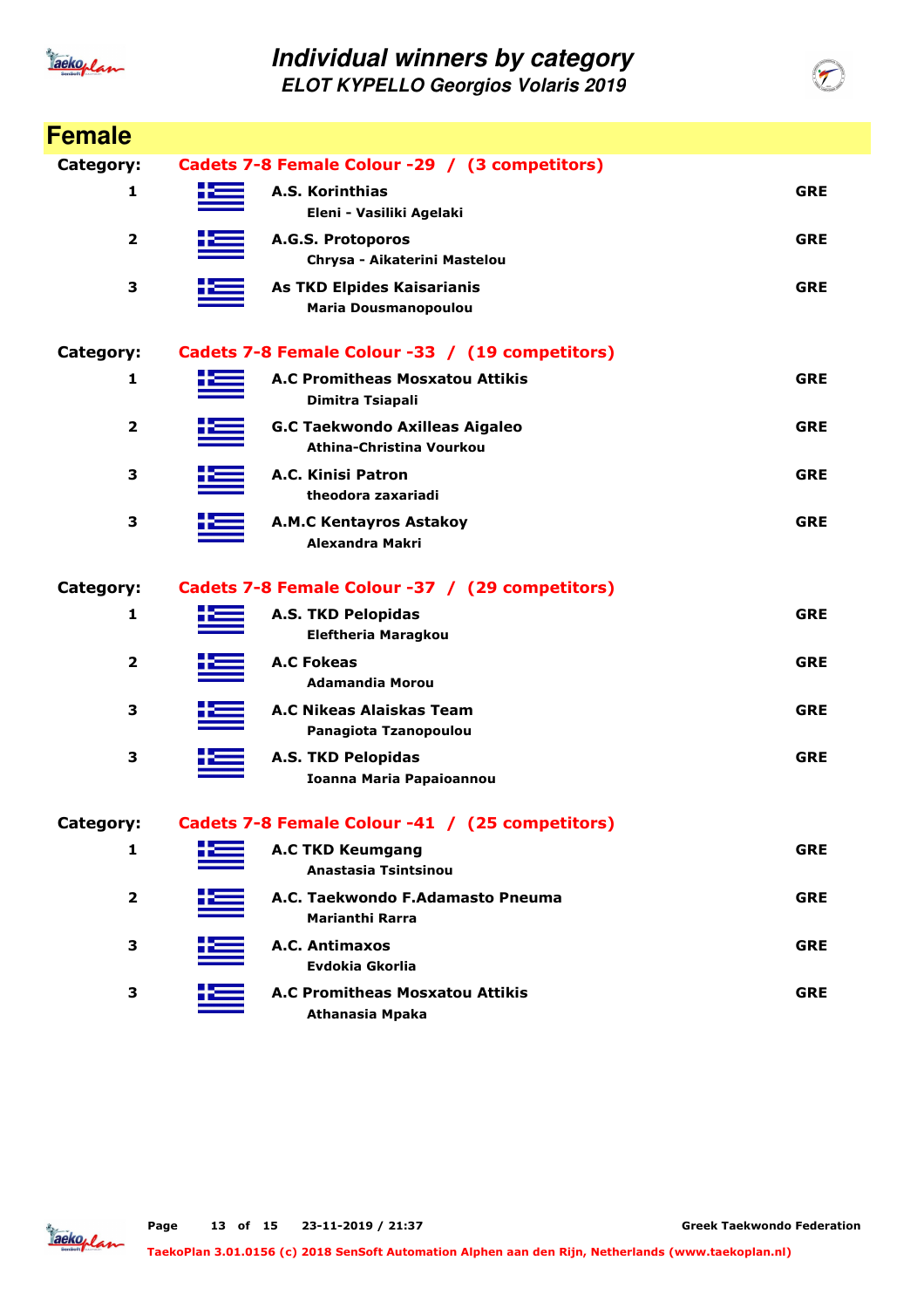

| <b>Female</b>           |       |                                                              |            |
|-------------------------|-------|--------------------------------------------------------------|------------|
| Category:               |       | Cadets 7-8 Female Colour -44 / (22 competitors)              |            |
| 1                       |       | <b>Pigmi Verias TKD</b><br>Vasiliki Athinaida Kota Stavrou   | <b>GRE</b> |
| $\mathbf{2}$            |       | A.K.Polemikwn Texnwn Lamias<br>Iliana Made                   | <b>GRE</b> |
| 3                       |       | <b>As Dragons Viotias</b><br><b>Eleftheria Daferera</b>      | <b>GRE</b> |
| 3                       |       | A.S. Ethnikos 95<br>Panagiota Michalopoulou                  | <b>GRE</b> |
| <b>Category:</b>        |       | Cadets 7-8 Female Colour -47 / (25 competitors)              |            |
| 1                       | کتر د | <b>A.M.C Kentayros Astakoy</b><br>Panagiota Mayriaka         | <b>GRE</b> |
| $\overline{\mathbf{2}}$ |       | Ac Kolonou Alaiskas Team<br><b>Ersa Pazi</b>                 | <b>GRE</b> |
| 3                       |       | A.C. Flegon<br>Eleftheria Stroubakou                         | <b>GRE</b> |
| 3                       |       | <b>As TKD Agrinio</b><br><b>Anna Siakavella</b>              | <b>GRE</b> |
| Category:               |       | Cadets 7-8 Female Colour -51 / (20 competitors)              |            |
| 1                       |       | <b>A.S Spartacos Vrilission</b><br><b>Iris Pagani</b>        | <b>GRE</b> |
| $\overline{\mathbf{2}}$ |       | <b>Fotia</b><br><b>Evelina Chorianopoulou</b>                | <b>GRE</b> |
| 3                       |       | As Thiseas Aitoloakarnanias<br>Dimitra Karelou               | <b>GRE</b> |
| 3                       |       | A.G.S. Korydallou<br><b>Stella Liarou</b>                    | <b>GRE</b> |
| Category:               |       | Cadets 7-8 Female Colour -55 / (10 competitors)              |            |
| 1                       |       | A.C. Minoas<br>Iliana Konstantopoulou                        | <b>GRE</b> |
| 2                       |       | <b>G.A.S Maxites Mesolongiou</b><br>Elpida Nektaria Pistikou | <b>GRE</b> |
| 3                       |       | Olympiacos S.F.P.<br><b>Eirini Trimi</b>                     | <b>GRE</b> |
| 3                       |       | <b>A.C Iachi</b><br>Georgia Strantzali                       | <b>GRE</b> |